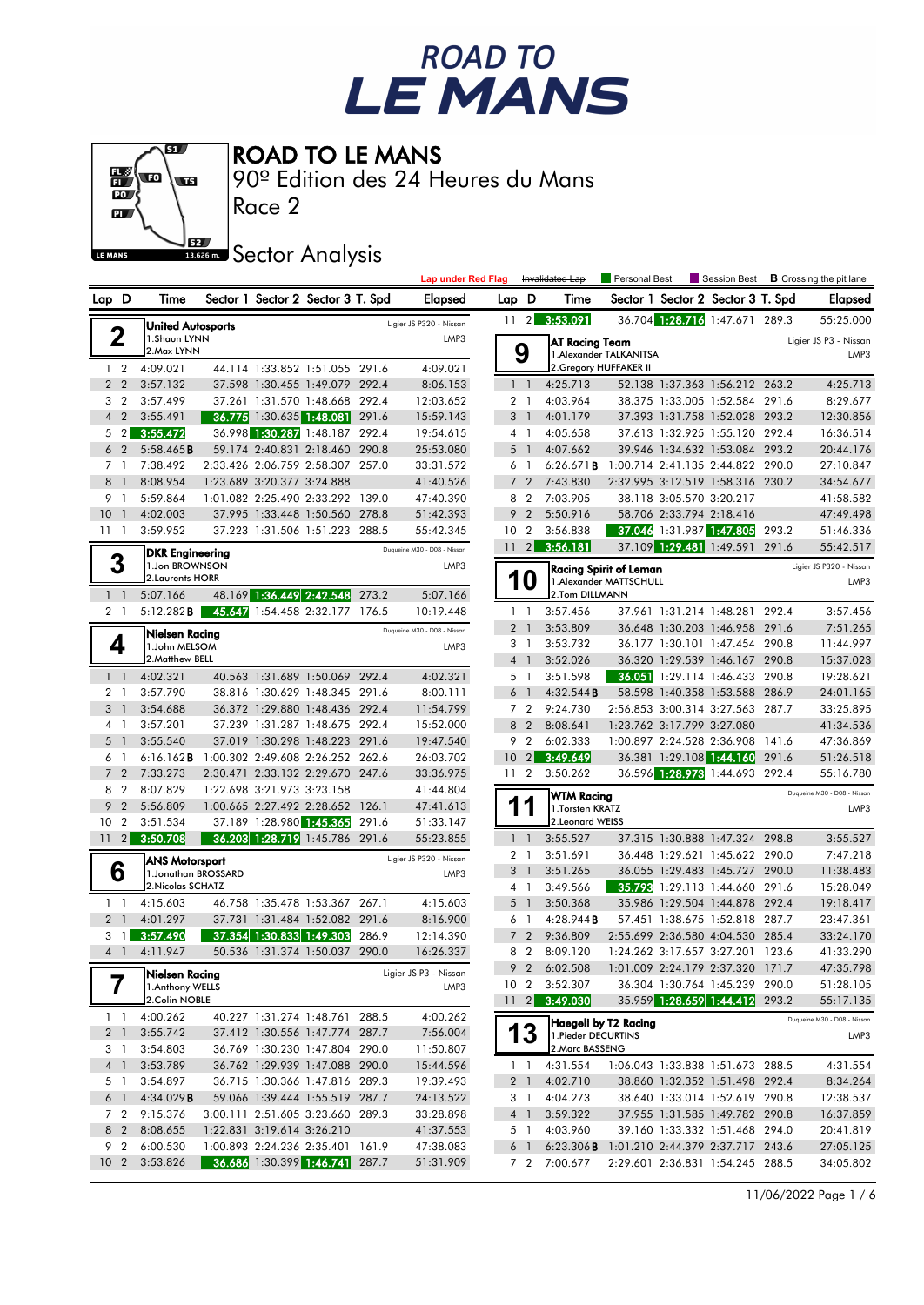



90º Edition des 24 Heures du Mans

Race 2

### **Sector Analysis**

|                 |                                  |                                       |                        |                            |                                                                  |       | <b>Lap under Red Flag</b>   |                 |                                  | Invalidated Lap                              | Personal Best              |                            | Session Best                                                       |       | <b>B</b> Crossing the pit lane  |
|-----------------|----------------------------------|---------------------------------------|------------------------|----------------------------|------------------------------------------------------------------|-------|-----------------------------|-----------------|----------------------------------|----------------------------------------------|----------------------------|----------------------------|--------------------------------------------------------------------|-------|---------------------------------|
| Lap D           |                                  | Time                                  |                        |                            | Sector 1 Sector 2 Sector 3 T. Spd                                |       | <b>Elapsed</b>              | Lap D           |                                  | Time                                         |                            |                            | Sector 1 Sector 2 Sector 3 T. Spd                                  |       | <b>Elapsed</b>                  |
| 8               | $\overline{2}$                   | 7:48.877                              |                        |                            | 1:02.209 3:26.616 3:20.052 133.4                                 |       | 41:54.679                   | 111             |                                  | 4:08.530                                     |                            |                            | 38.980 1:35.261 1:54.289                                           | 283.2 | 56:14.038                       |
| 9               | $\overline{2}$                   | 5:52.119                              |                        | 59.120 2:33.644 2:19.355   |                                                                  |       | 47:46.798                   |                 |                                  |                                              | <b>Optimum Motorsport</b>  |                            |                                                                    |       | Duqueine M30 - D08 - Nissan     |
| 10              | $\overline{2}$                   | 3:56.530                              |                        |                            | 36.654 1:30.636 1:49.240 290.0                                   |       | 51:43.328                   |                 | 20                               | 1.Mark CRADER                                |                            |                            |                                                                    |       | LMP3                            |
| 11              | $\overline{2}$                   | 3:54.784                              |                        |                            | 37.242 1:31.019 1:46.523 294.0                                   |       | 55:38.112                   |                 |                                  | 2. Alex MORTIMER                             |                            |                            |                                                                    |       |                                 |
|                 |                                  | <b>DKR Engineering</b>                |                        |                            |                                                                  |       | Duaueine M30 - D08 - Nissan |                 | $1\quad$                         | 4:12.284                                     |                            |                            | 45.631 1:33.838 1:52.815 281.0                                     |       | 4:12.284                        |
|                 | 14                               | 1. James WINSLOW                      |                        |                            |                                                                  |       | LMP3                        |                 | 2 <sub>1</sub>                   | 3:59.967                                     |                            |                            | 37.839 1:31.319 1:50.809 291.6                                     |       | 8:12.251                        |
|                 |                                  |                                       | 2.Alexander BUKHANTSOV |                            |                                                                  |       |                             |                 | 3 <sub>1</sub>                   | 4:00.270                                     |                            |                            | 37.240 1:31.078 1:51.952 291.6                                     |       | 12:12.521                       |
|                 | $1\quad 2$                       | 4:02.640                              |                        |                            | 42.750 1:31.109 1:48.781 291.6                                   |       | 4:02.640                    |                 | 4 1                              | 3:58.762                                     |                            |                            | 38.163 1:30.869 1:49.730 293.2                                     |       | 16:11.283                       |
|                 | 2 <sub>2</sub><br>3 <sub>2</sub> | 3:55.438<br>3:55.179                  |                        |                            | 37.679 1:29.823 1:47.936 290.8<br>36.525 1:29.733 1:48.921 293.2 |       | 7:58.078<br>11:53.257       |                 | 5 <sub>1</sub>                   | 3:58.129<br>6:27.732B                        | 1:00.653 2:48.958 2:38.121 |                            | 37.279 1:30.593 1:50.257 293.2                                     | 227.3 | 20:09.412<br>26:37.144          |
|                 | 4 <sub>2</sub>                   | 3:57.967                              |                        |                            | 38.407 1:31.111 1:48.449 292.4                                   |       | 15:51.224                   | 6               | $\overline{1}$<br>7 <sub>2</sub> | 7:19.637                                     |                            |                            | 2:29.221 3:00.067 1:50.349 247.6                                   |       | 33:56.781                       |
| 5               | $\overline{2}$                   | 3:56.068                              |                        |                            | 36.719 1:30.730 1:48.619 290.0                                   |       | 19:47.292                   | 8               | $\overline{2}$                   | 7:50.679                                     |                            | 1:05.017 3:23.330 3:22.332 |                                                                    |       | 41:47.460                       |
|                 | 6 <sub>2</sub>                   | 5:17.436B                             |                        |                            | 59.341 1:58.864 2:19.231 288.5                                   |       | 25:04.728                   | 9               | $\overline{2}$                   | 5:55.610                                     |                            |                            | 59.706 2:29.560 2:26.344 155.2                                     |       | 47:43.070                       |
| $\overline{7}$  | $\overline{1}$                   | 8:26.183                              |                        |                            | 2:44.028 2:36.382 3:05.773 260.0                                 |       | 33:30.911                   | 10 <sub>2</sub> |                                  | 3:53.694                                     |                            |                            | 36.813 1:29.189 1:47.692 288.5                                     |       | 51:36.764                       |
|                 | 8 1                              | 8:08.856                              |                        | 1:22.968 3:20.895 3:24.993 |                                                                  |       | 41:39.767                   | $11 \quad 2$    |                                  | 3:51.697                                     |                            |                            | 36.909 1:28.187 1:46.601 291.6                                     |       | 55:28.461                       |
| 9               | $\overline{1}$                   | 5:59.288                              |                        |                            | 1:00.863 2:25.251 2:33.174 150.7                                 |       | 47:39.055                   |                 |                                  |                                              |                            |                            |                                                                    |       |                                 |
| 10              | $\overline{1}$                   | 3:52.611                              |                        |                            | 36.563 1:29.022 1:47.026 293.2                                   |       | 51:31.666                   |                 | 21                               | <b>United Autosports</b><br>1. James MCGUIRE |                            |                            |                                                                    |       | Ligier JS P320 - Nissan<br>LMP3 |
| 11              | $\mathbf{1}$                     | 3:52.055                              |                        |                            | 35.848 1:29.577 1:46.630 290.0                                   |       | 55:23.721                   |                 |                                  | 2. Guy SMITH                                 |                            |                            |                                                                    |       |                                 |
|                 |                                  |                                       |                        |                            |                                                                  |       | Ligier JS P320 - Nissan     |                 | $1\quad$                         | 4:16.595                                     |                            |                            | 47.394 1:35.699 1:53.502 281.0                                     |       | 4:16.595                        |
|                 | 5                                | <b>RLR MSport</b>                     | 1. Horst FELBERMAYR JR |                            |                                                                  |       | LMP3                        |                 | 2 <sub>1</sub>                   | 4:04.104                                     |                            |                            | 38.343 1:33.532 1:52.229 291.6                                     |       | 8:20.699                        |
|                 |                                  | 2.Alex KAPADIA                        |                        |                            |                                                                  |       |                             |                 | 3 1                              | 4:02.429                                     |                            |                            | 37.662 1:32.387 1:52.380 291.6                                     |       | 12:23.128                       |
|                 | $1\quad$                         | 4:13.869                              |                        |                            | 46.263 1:34.829 1:52.777 271.1                                   |       | 4:13.869                    |                 | 4 <sup>1</sup>                   | 4:01.403                                     |                            |                            | 37.736 1:32.968 1:50.699 289.3                                     |       | 16:24.531                       |
|                 | 2 <sub>1</sub>                   | 3:59.082                              |                        |                            | 37.789 1:31.998 1:49.295 278.8                                   |       | 8:12.951                    |                 | 5 1                              | 4:01.565                                     |                            |                            | 37.608 1:32.702 1:51.255 292.4                                     |       | 20:26.096                       |
|                 | 3 1                              | 4:00.161                              |                        |                            | 37.464 1:31.770 1:50.927 289.3                                   |       | 12:13.112                   |                 | 6 1                              | $6:18.063$ <b>B</b>                          |                            |                            | 1:01.603 2:49.295 2:27.165 210.5                                   |       | 26:44.159                       |
| $\overline{4}$  | $\overline{1}$                   | 3:58.495                              |                        |                            | 38.278 1:30.794 1:49.423 271.8                                   |       | 16:11.607                   |                 | 7 <sub>2</sub>                   | 7:19.590                                     |                            |                            | 2:32.564 2:53.202 1:53.824 263.2                                   |       | 34:03.749                       |
|                 | 5 <sub>1</sub>                   | 3:58.803                              |                        |                            | 37.351 1:30.502 1:50.950 285.4                                   |       | 20:10.410                   |                 | 8 2                              | 7:48.761                                     |                            | 1:01.985 3:26.932 3:19.844 |                                                                    |       | 41:52.510                       |
| 6               | $\overline{1}$                   | 6:31.488B                             |                        |                            | 1:00.248 2:48.823 2:42.417 203.0                                 |       | 26:41.898                   |                 | 9 2                              | 5:53.280                                     |                            | 59.281 2:32.154 2:21.845   |                                                                    |       | 47:45.790                       |
|                 | 7 <sub>2</sub>                   | 7:16.994                              |                        |                            | 2:28.167 2:57.956 1:50.871 287.7                                 |       | 33:58.892                   | 10              | 2 <sup>1</sup>                   | 3:52.934                                     |                            |                            | $36.252$ 1:30.071 1:46.611                                         | 290.0 | 51:38.724                       |
| 8               | $\overline{2}$                   | 7:51.542                              |                        |                            | 1:05.381 3:25.446 3:20.715 128.8                                 |       | 41:50.434                   | 11 <sub>2</sub> |                                  | 3:53.196                                     |                            |                            | 37.085 1:29.599 1:46.512                                           | 281.0 | 55:31.920                       |
| 9               | $\overline{2}$                   | 5:54.182                              |                        | 58.747 2:31.476 2:23.959   |                                                                  |       | 47:44.616                   |                 |                                  | United Autosports                            |                            |                            |                                                                    |       | Ligier JS P320 - Nissan         |
| 10 <sup>°</sup> | $\overline{2}$                   | 3:51.275                              |                        |                            | 36.626 1:29.168 1:45.481                                         | 288.5 | 51:35.891                   |                 | 2 Z                              | 1.Andres LATORRE                             |                            |                            |                                                                    |       | LMP3                            |
| 11 <sub>2</sub> |                                  | 3:51.563                              |                        |                            | 36.655 1:28.042 1:46.866 292.4                                   |       | 55:27.454                   |                 |                                  | 2.Garnet PATTERSON                           |                            |                            |                                                                    |       |                                 |
|                 |                                  | <b>IDEC Sport</b>                     |                        |                            |                                                                  |       | Ligier JS P320 - Nissan     |                 | $1\quad1$                        | 4:13.032                                     |                            |                            | 45.511 1:34.848 1:52.673 292.4                                     |       | 4:13.032                        |
|                 |                                  | 1. Patrice LAFARGUE                   |                        |                            |                                                                  |       | LMP3                        |                 | 2 <sub>1</sub>                   | 4:03.134                                     |                            |                            | 37.643 1:33.325 1:52.166 296.4                                     |       | 8:16.166                        |
|                 |                                  | 2. Dino LUNARDI                       |                        |                            |                                                                  |       |                             |                 | 3 <sup>1</sup>                   | 4:04.519                                     |                            |                            | 37.803 1:33.249 1:53.467 290.8                                     |       | 12:20.685                       |
|                 | $1\quad$                         | 4:13.586                              |                        |                            | 46.504 1:34.295 1:52.787 259.4                                   |       | 4:13.586                    |                 | 4 1                              | 4:01.467                                     |                            |                            | 37.828 1:32.225 1:51.414 293.2                                     |       | 16:22.152                       |
| 3               | 2 <sub>1</sub><br>$\overline{1}$ | 3:59.046<br>3:59.983                  |                        |                            | 37.548 1:31.327 1:50.171<br>37.151 1:31.110 1:51.722 283.2       | 291.6 | 8:12.632<br>12:12.615       | 5<br>6          | $\overline{1}$<br>$\overline{1}$ | 4:01.709<br>6:14.904B                        |                            |                            | 37.168 1:32.668 1:51.873 290.0<br>1:00.222 2:44.846 2:29.836 269.8 |       | 20:23.861<br>26:38.765          |
|                 | 4 1                              | 3:57.831                              |                        |                            | 37.739 1:30.440 1:49.652 292.4                                   |       | 16:10.446                   |                 | 7 <sub>2</sub>                   | 7:23.522                                     |                            |                            | 2:32.861 2:57.138 1:53.523 290.8                                   |       | 34:02.287                       |
|                 | $5 \mid 1 \mid$                  | 3:56.321                              |                        |                            | 36.923 1:31.386 1:48.012 291.6                                   |       | 20:06.767                   | 8               | $\overline{2}$                   | 7:49.423                                     |                            |                            | 1:02.739 3:26.933 3:19.751 128.2                                   |       | 41:51.710                       |
|                 |                                  |                                       |                        |                            |                                                                  |       |                             | 9               | $\overline{2}$                   | 5:53.387                                     |                            | 58.807 2:31.276 2:23.304   |                                                                    |       | 47:45.097                       |
|                 | 19                               | Leipert Motorsport                    |                        |                            |                                                                  |       | Lamborghini Huracan GT3 Evo |                 |                                  | 10 2 3:52.972                                |                            |                            | 36.572 1:30.052 1:46.348 290.8                                     |       | 51:38.069                       |
|                 |                                  | 1.Gerhard WATZINGER<br>2.Gregg GORSKI |                        |                            |                                                                  |       | GT3                         |                 |                                  | 11 2 3:51.885                                |                            |                            | 37.499 1:28.945 1:45.441 293.2                                     |       | 55:29.954                       |
|                 | $1\quad 2$                       | 4:33.541                              |                        |                            | 57.321 1:37.519 1:58.701 282.5                                   |       | 4:33.541                    |                 |                                  |                                              |                            |                            |                                                                    |       |                                 |
|                 | 2 <sub>2</sub>                   | 4:16.082                              |                        |                            | 40.678 1:35.940 1:59.464 284.7                                   |       | 8:49.623                    |                 | 23                               | United Autosports<br>1.John SCHAUERMAN       |                            |                            |                                                                    |       | Ligier JS P320 - Nissan<br>LMP3 |
|                 | 3 <sub>2</sub>                   | 4:13.035                              |                        |                            | 40.275 1:36.213 1:56.547 283.9                                   |       | 13:02.658                   |                 |                                  | 2. Wayne BOYD                                |                            |                            |                                                                    |       |                                 |
|                 | 4 <sub>2</sub>                   | 4:10.970                              |                        |                            | 39.606 1:35.698 1:55.666 284.7                                   |       | 17:13.628                   |                 | $1\quad$                         | 4:03.487                                     |                            |                            | 41.149 1:32.291 1:50.047 295.6                                     |       | 4:03.487                        |
|                 | 5 <sub>2</sub>                   | 4:19.765                              |                        |                            | 44.042 1:37.377 1:58.346 281.0                                   |       | 21:33.393                   |                 | 2 <sub>1</sub>                   | 3:57.185                                     |                            |                            | 38.071 1:30.674 1:48.440 287.7                                     |       | 8:00.672                        |
|                 | 6 <sub>2</sub>                   | 6:15.984B                             |                        |                            | 45.843 2:50.073 2:40.068 278.8                                   |       | 27:49.377                   |                 | 3 1                              | 3:56.802                                     |                            |                            | 36.728 1:30.569 1:49.505 292.4                                     |       | 11:57.474                       |
|                 | 7 1                              | 7:16.337                              |                        |                            | 2:55.306 2:17.169 2:03.862 187.8                                 |       | 35:05.714                   |                 | 4 1                              | 3:55.250                                     |                            |                            | 36.716 1:29.730 1:48.804 292.4                                     |       | 15:52.724                       |
|                 | 8 1                              | 6:57.316                              |                        |                            | 40.073 2:57.088 3:20.155 131.8                                   |       | 42:03.030                   |                 | 5 1                              | 3:55.775                                     |                            |                            | 36.977 1:30.180 1:48.618 290.8                                     |       | 19:48.499                       |
|                 | 9 1                              | 5:50.630                              |                        | 57.682 2:34.504 2:18.444   |                                                                  |       | 47:53.660                   |                 | 6 <sup>1</sup>                   | 6:09.424B                                    |                            |                            | 1:00.092 2:47.770 2:21.562 265.8                                   |       | 25:57.923                       |
|                 | 10 <sub>1</sub>                  | 4:11.848                              |                        |                            | 40.317 1:36.498 1:55.033 285.4                                   |       | 52:05.508                   |                 |                                  | 7 2 7:37.408                                 |                            |                            | 2:32.825 2:23.497 2:41.086 282.5                                   |       | 33:35.331                       |
|                 |                                  |                                       |                        |                            |                                                                  |       |                             |                 |                                  |                                              |                            |                            |                                                                    |       |                                 |

11/06/2022 Page 2 / 6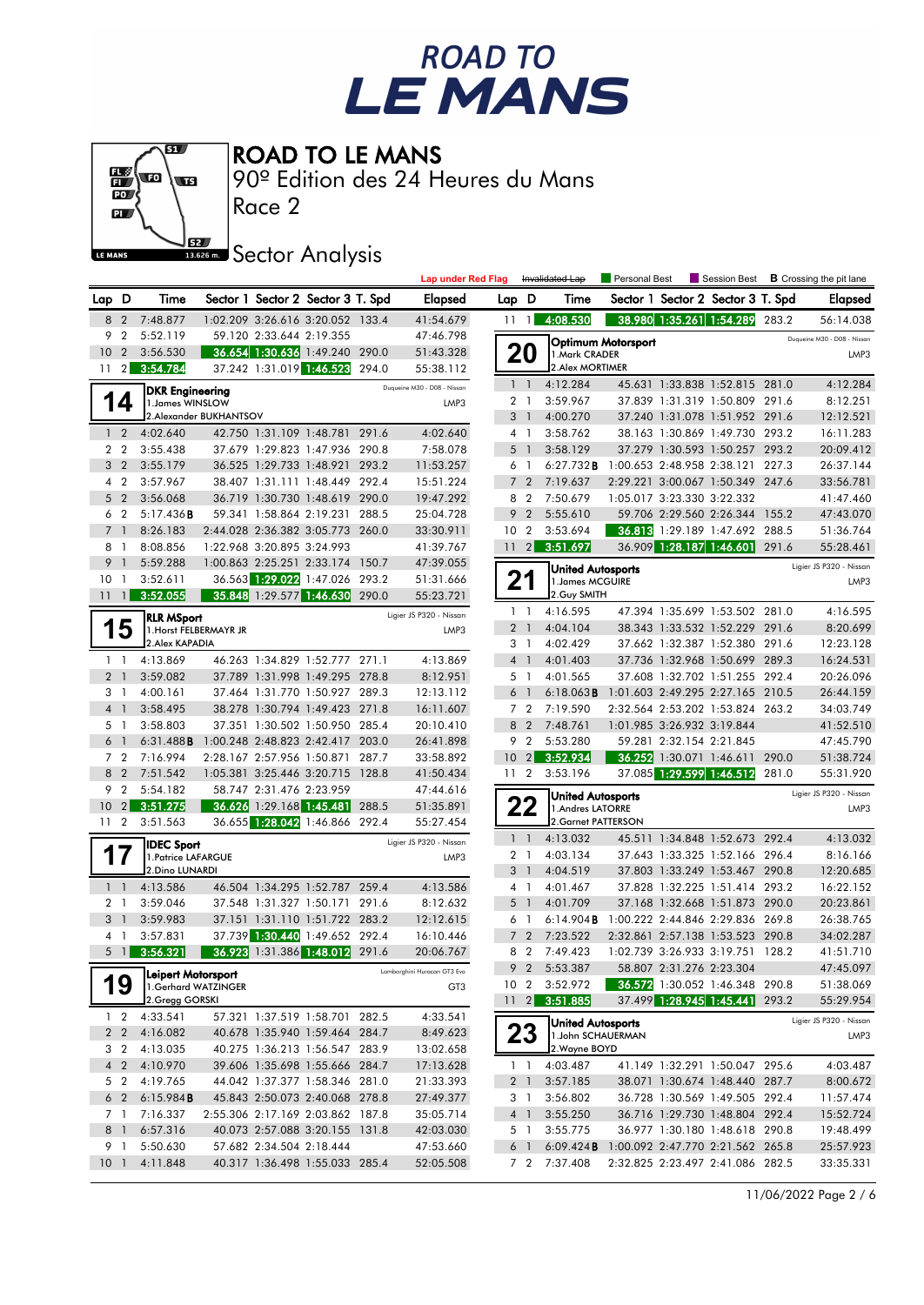



90º Edition des 24 Heures du Mans

Race 2

## **J**<br>Issuem Sector Analysis

|                |                                  |                                            |                            |                                                                  |       | <b>Lap under Red Flag</b> |                 |                                  | Invalidated Lap                          | Personal Best          | Session Best                                                     |       | <b>B</b> Crossing the pit lane  |
|----------------|----------------------------------|--------------------------------------------|----------------------------|------------------------------------------------------------------|-------|---------------------------|-----------------|----------------------------------|------------------------------------------|------------------------|------------------------------------------------------------------|-------|---------------------------------|
| Lap D          |                                  | Time                                       |                            | Sector 1 Sector 2 Sector 3 T. Spd                                |       | <b>Elapsed</b>            | Lap D           |                                  | Time                                     |                        | Sector 1 Sector 2 Sector 3 T. Spd                                |       | Elapsed                         |
| 8              | 2                                | 8:07.612                                   | 1:22.758 3:20.994 3:23.860 |                                                                  |       | 41:42.943                 |                 | 8 2                              | 8:07.556                                 |                        | 1:22.718 3:22.175 3:22.663                                       |       | 41:43.806                       |
| 9              | $\overline{2}$                   | 5:57.997                                   |                            | 1:01.230 2:26.270 2:30.497 128.0                                 |       | 47:40.940                 | 9               | $\overline{2}$                   | 5:57.609                                 |                        | 1:01.138 2:27.229 2:29.242 125.2                                 |       | 47:41.415                       |
|                | $10 \quad 2$                     | 3:52.698                                   |                            | 37.685 1:29.127 1:45.886 291.6                                   |       | 51:33.638                 | 10 <sub>2</sub> |                                  | 3:56.082                                 |                        | 37.971 1:32.096 1:46.015 286.9                                   |       | 51:37.497                       |
| 11             | $\overline{2}$                   | 3:54.498                                   |                            | 36.487 1:28.322 1:49.689 299.7                                   |       | 55:28.136                 |                 | $11 \quad 2$                     | 3:52.217                                 |                        | 37.162 1:29.230 1:45.825 291.6                                   |       | 55:29.714                       |
|                |                                  | <b>H24 Racing</b>                          |                            |                                                                  |       | H24                       |                 |                                  |                                          | MV2S Forestier Racing  |                                                                  |       | Ligier JS P320 - Nissan         |
|                | 24                               | 1.Stéphane RICHELMI                        |                            |                                                                  |       | <b>INN</b>                |                 | 29                               | 1. Louis ROUSSET                         |                        |                                                                  |       | LMP3                            |
|                |                                  | 4:34.023                                   |                            |                                                                  |       | 4:34.023                  |                 |                                  | 2. Jérome DE SADELEER                    |                        |                                                                  |       |                                 |
|                | $1\quad1$<br>2 <sub>1</sub>      | 4:21.777                                   |                            | 50.778 1:41.805 2:01.440 232.1<br>41.504 1:41.064 1:59.209 197.0 |       | 8:55.800                  |                 | $1\quad 2$<br>2 <sub>2</sub>     | 4:04.475<br>3:57.350                     |                        | 43.324 1:32.106 1:49.045 283.2<br>37.575 1:31.129 1:48.646 293.2 |       | 4:04.475<br>8:01.825            |
|                | 3 <sub>1</sub>                   | 4:24.004                                   |                            | 41.352 1:42.176 2:00.476 192.1                                   |       | 13:19.804                 |                 | 3 <sub>2</sub>                   | 3:54.616                                 |                        | 36.645 1:29.895 1:48.076 294.0                                   |       | 11:56.441                       |
|                |                                  | 4 1 10:15.011 <b>B</b>                     |                            | 41.681 1:40.165 7:53.165 194.6                                   |       | 23:34.815                 |                 | 4 <sub>2</sub>                   | 3:52.627                                 |                        | 36.533 1:29.977 1:46.117 291.6                                   |       | 15:49.068                       |
| 5              |                                  | 1 $12:29.386B$                             |                            | 1:32.137 2:50.819 8:06.430 219.9                                 |       | 36:04.201                 |                 | 5 <sub>2</sub>                   | 3:52.233                                 |                        | 36.460 1:29.388 1:46.385 291.6                                   |       | 19:41.301                       |
|                | 6 1                              | 6:04.793                                   |                            | 1:05.674 1:42.482 3:16.637 230.7                                 |       | 42:08.994                 |                 | 6 <sub>2</sub>                   | 5:10.601B                                |                        | 59.360 1:50.938 2:20.303 279.5                                   |       | 24:51.902                       |
| $\overline{7}$ | $\bigcirc$                       | 8:14.934B                                  |                            | 58.221 2:34.894 4:41.819 155.2                                   |       | 50:23.928                 |                 | 7 <sub>1</sub>                   | 8:37.783                                 |                        | 2:44.232 2:32.053 3:21.498 292.4                                 |       | 33:29.685                       |
|                | 8 1                              | 4:40.130                                   |                            | 1:00.442 1:39.585 2:00.103 220.8                                 |       | 55:04.058                 |                 | 8 1                              | 8:08.705                                 |                        | 1:23.126 3:20.010 3:25.569 129.7                                 |       | 41:38.390                       |
|                | $9 \quad 1$                      | 4:20.536                                   |                            | 41.026 1:41.185 1:58.325 195.6                                   |       | 59:24.594                 |                 | 9 1                              | 6:00.381                                 |                        | 1:01.136 2:24.680 2:34.565 157.9                                 |       | 47:38.771                       |
|                |                                  | <b>COOL Racing</b>                         |                            |                                                                  |       | Ligier JS P320 - Nissan   | $10-1$          |                                  | 3:53.726                                 |                        | 36.525 1:29.650 1:47.551 292.4                                   |       | 51:32.497                       |
|                | 25                               | 1. Michael BENHAM                          |                            |                                                                  |       | LMP3                      | 11 <sub>1</sub> |                                  | 3:54.429                                 |                        | 36.576 1:28.679 1:49.174 291.6                                   |       | 55:26.926                       |
|                |                                  | 2.Duncan TAPPY                             |                            |                                                                  |       |                           |                 |                                  |                                          | Frikadelli Racing Team |                                                                  |       | Ligier JS P320 - Nissan         |
|                | $1\quad$                         | 3:59.327                                   |                            | 39.093 1:31.289 1:48.945 291.6                                   |       | 3:59.327                  |                 | <b>30</b>                        | 1.Klaus ABBELEN                          |                        |                                                                  |       | LMP3                            |
|                | 2 <sub>1</sub>                   | 3:54.363                                   |                            | 37.187 1:29.700 1:47.476 290.8                                   |       | 7:53.690                  |                 |                                  | 2.Felipe LASER                           |                        |                                                                  |       |                                 |
|                | 31                               | 3:53.060                                   |                            | 36.364 1:29.246 1:47.450 290.8                                   |       | 11:46.750                 |                 | $1\quad 2$                       | 4:06.780                                 |                        | 45.815 1:31.502 1:49.463 290.8                                   |       | 4:06.780                        |
|                | 4 <sup>1</sup>                   | 3:52.036                                   |                            | 36.360 1:29.155 1:46.521 292.4                                   |       | 15:38.786                 |                 | 2 <sub>2</sub>                   | 3:55.845                                 |                        | 37.677 1:30.020 1:48.148 290.8                                   | 290.0 | 8:02.625                        |
| 5<br>6         | $\overline{1}$<br>$\overline{1}$ | 3:52.818<br>$4:36.507$ B                   |                            | 36.580 1:29.018 1:47.220 292.4<br>59.210 1:41.850 1:55.447 292.4 |       | 19:31.604<br>24:08.111    |                 | 3 <sub>2</sub><br>4 <sup>2</sup> | 3:55.178<br>3:54.207                     |                        | 36.753 1:31.088 1:47.337<br>36.794 1:29.872 1:47.541             | 290.8 | 11:57.803<br>15:52.010          |
|                | 7 <sub>2</sub>                   | 9:16.977                                   |                            | 2:49.571 3:00.283 3:27.123 287.7                                 |       | 33:25.088                 | 5               | $\overline{2}$                   | 3:50.581                                 |                        | 36.199 1:29.810 1:44.572                                         | 290.8 | 19:42.591                       |
|                | 8 2                              | 8:08.840                                   | 1:24.050 3:17.731 3:27.059 |                                                                  |       | 41:33.928                 |                 | 6 <sub>2</sub>                   | 5:17.401B                                |                        | 58.907 1:51.155 2:27.339 285.4                                   |       | 24:59.992                       |
| 9              | $\overline{2}$                   | 6:02.721                                   |                            | 1:00.905 2:24.286 2:37.530 126.5                                 |       | 47:36.649                 |                 |                                  |                                          |                        |                                                                  |       | Ligier JS P320 - Nissan         |
| 10             | $\vert$ 2                        | 3:49.290                                   |                            | 36.294 1:28.111 1:44.885                                         | 290.8 | 51:25.939                 |                 | 31                               | <b>AF Corse</b><br>1.Mark KVAMME         |                        |                                                                  |       | LMP3                            |
|                | 11 <sub>2</sub>                  | 3:50.011                                   |                            | 35.755 1:28.456 1:45.800 292.4                                   |       | 55:15.950                 |                 |                                  | 2.Trenton ESTEP                          |                        |                                                                  |       |                                 |
|                |                                  | 24-7 Motorsport                            |                            |                                                                  |       | Ligier JS P320 - Nissan   |                 | $1\quad1$                        | 4:20.624                                 |                        | 48.607 1:36.936 1:55.081 256.4                                   |       | 4:20.624                        |
|                | 21                               | 1.Andrew FERGUSON                          |                            |                                                                  |       | LMP3                      |                 | 2 <sub>1</sub>                   | 4:03.642                                 |                        | 38.206 1:32.974 1:52.462 287.7                                   |       | 8:24.266                        |
|                |                                  | 2. Louis HAMILTON-SMITH                    |                            |                                                                  |       |                           |                 | 3 <sup>1</sup>                   | 4:04.286                                 |                        | 38.472 1:32.567 1:53.247 292.4                                   |       | 12:28.552                       |
|                | $1\quad$                         | 4:18.593                                   |                            | 47.923 1:35.605 1:55.065 277.4                                   |       | 4:18.593                  |                 | 4 <sup>1</sup>                   | 4:06.623                                 |                        | 38.885 1:33.361 1:54.377 298.8                                   |       | 16:35.175                       |
|                | 2 <sub>1</sub>                   | 4:04.682                                   |                            | 38.989 1:32.955 1:52.738 291.6                                   |       | 8:23.275                  |                 | 5 <sub>1</sub>                   | 4:06.253                                 |                        | 39.211 1:33.830 1:53.212 287.7                                   |       | 20:41.428                       |
|                | 3 <sup>1</sup>                   | 4:04.773                                   |                            | 38.948 1:32.333 1:53.492 291.6                                   |       | 12:28.048                 | 6               | $\overline{1}$                   | 6:27.196B                                |                        | 1:00.777 2:41.927 2:44.492 234.7                                 |       | 27:08.624                       |
|                | 4 1<br>5 1                       | 4:05.432<br>4:06.196                       |                            | 39.075 1:33.096 1:53.261 290.8<br>39.415 1:33.337 1:53.444 291.6 |       | 16:33.480<br>20:39.676    |                 | 8 2                              | 7 2 14:57.331<br>5:48.837                |                        | 8:51.682 2:45.391 3:20.258<br>56.517 2:35.188 2:17.132           |       | 42:05.955<br>47:54.792          |
|                | 6 1                              | 6:11.457B 1:00.339 2:43.522 2:27.596 277.4 |                            |                                                                  |       | 26:51.133                 |                 | 9 <sub>2</sub>                   | 3:56.323                                 |                        | 36.698 1:30.665 1:48.960 283.2                                   |       | 51:51.115                       |
|                | 7 <sup>2</sup>                   | 7:13.598                                   |                            | 2:28.505 2:51.286 1:53.807 265.8                                 |       | 34:04.731                 |                 |                                  | 10 2 3:55.397                            |                        | 36.669 1:30.268 1:48.460 290.8                                   |       | 55:46.512                       |
|                |                                  | 8 2 7:48.535                               | 1:02.126 3:26.940 3:19.469 |                                                                  |       | 41:53.266                 |                 |                                  |                                          |                        |                                                                  |       |                                 |
|                |                                  | 9 2 5:52.995                               | 59.793 2:33.554 2:19.648   |                                                                  |       | 47:46.261                 |                 | 32                               | United Autosports<br>1. Daniel SCHNEIDER |                        |                                                                  |       | Ligier JS P320 - Nissan<br>LMP3 |
|                |                                  | 10 2 3:56.438                              |                            | 36.680 1:30.597 1:49.161 292.4                                   |       | 51:42.699                 |                 |                                  | 2.Andrew MEYRICK                         |                        |                                                                  |       |                                 |
|                |                                  | <b>MV2S Forestier Racing</b>               |                            |                                                                  |       | Ligier JS P320 - Nissan   |                 | $1\quad1$                        | 4:06.201                                 |                        | 43.063 1:33.001 1:50.137 294.8                                   |       | 4:06.201                        |
|                | 28                               | 1. Nick ADCOCK                             |                            |                                                                  |       | LMP3                      |                 | 2 1                              | 3:58.989                                 |                        | 37.260 1:30.983 1:50.746 291.6                                   |       | 8:05.190                        |
|                |                                  | 2.Emilien CARDE                            |                            |                                                                  |       |                           |                 | 3 1                              | 3:56.968                                 |                        | 37.184 1:30.499 1:49.285 288.5                                   |       | 12:02.158                       |
|                | $1\quad$                         | 4:08.284                                   |                            | 43.825 1:33.400 1:51.059 292.4                                   |       | 4:08.284                  |                 | 4 1                              | 3:56.111                                 |                        | 37.351 1:30.152 1:48.608 291.6                                   |       | 15:58.269                       |
|                | 2 1                              | 3:59.375                                   |                            | 37.964 1:32.653 1:48.758 278.8                                   |       | 8:07.659                  |                 | 5 <sup>1</sup>                   | 3:54.937                                 |                        | 37.001 1:29.824 1:48.112 287.7                                   |       | 19:53.206                       |
|                | 3 1                              | 3:59.875                                   |                            | 37.612 1:31.955 1:50.308 291.6                                   |       | 12:07.534                 |                 | 6 1                              | 6:06.514B                                |                        | 58.855 2:43.672 2:23.987 287.7                                   |       | 25:59.720                       |
|                | 4 1                              | 3:58.182                                   |                            | 37.140 1:31.964 1:49.078 294.8                                   |       | 16:05.716                 |                 |                                  | 7 2 7:37.963                             |                        | 2:40.719 2:27.908 2:29.336 293.2                                 |       | 33:37.683                       |
|                | 5 <sub>1</sub>                   | 3:57.377                                   |                            | 37.202 1:31.295 1:48.880 293.2                                   |       | 20:03.093                 |                 | 8 2                              | 8:07.938                                 |                        | 1:22.552 3:22.321 3:23.065<br>1:00.445 2:28.472 2:27.653 120.2   |       | 41:45.621                       |
|                | 6 1<br>7 <sub>2</sub>            | 5:58.263B<br>7:34.894                      |                            | 59.967 2:35.516 2:22.780 289.3                                   |       | 26:01.356                 |                 | 9 <sub>2</sub>                   | 5:56.570<br>10 2 3:52.902                |                        |                                                                  |       | 47:42.191<br>51:35.093          |
|                |                                  |                                            |                            | 2:31.198 2:30.747 2:32.949 251.6                                 |       | 33:36.250                 |                 |                                  |                                          |                        | 36.845 1:28.997 1:47.060 290.8                                   |       |                                 |

11/06/2022 Page 3 / 6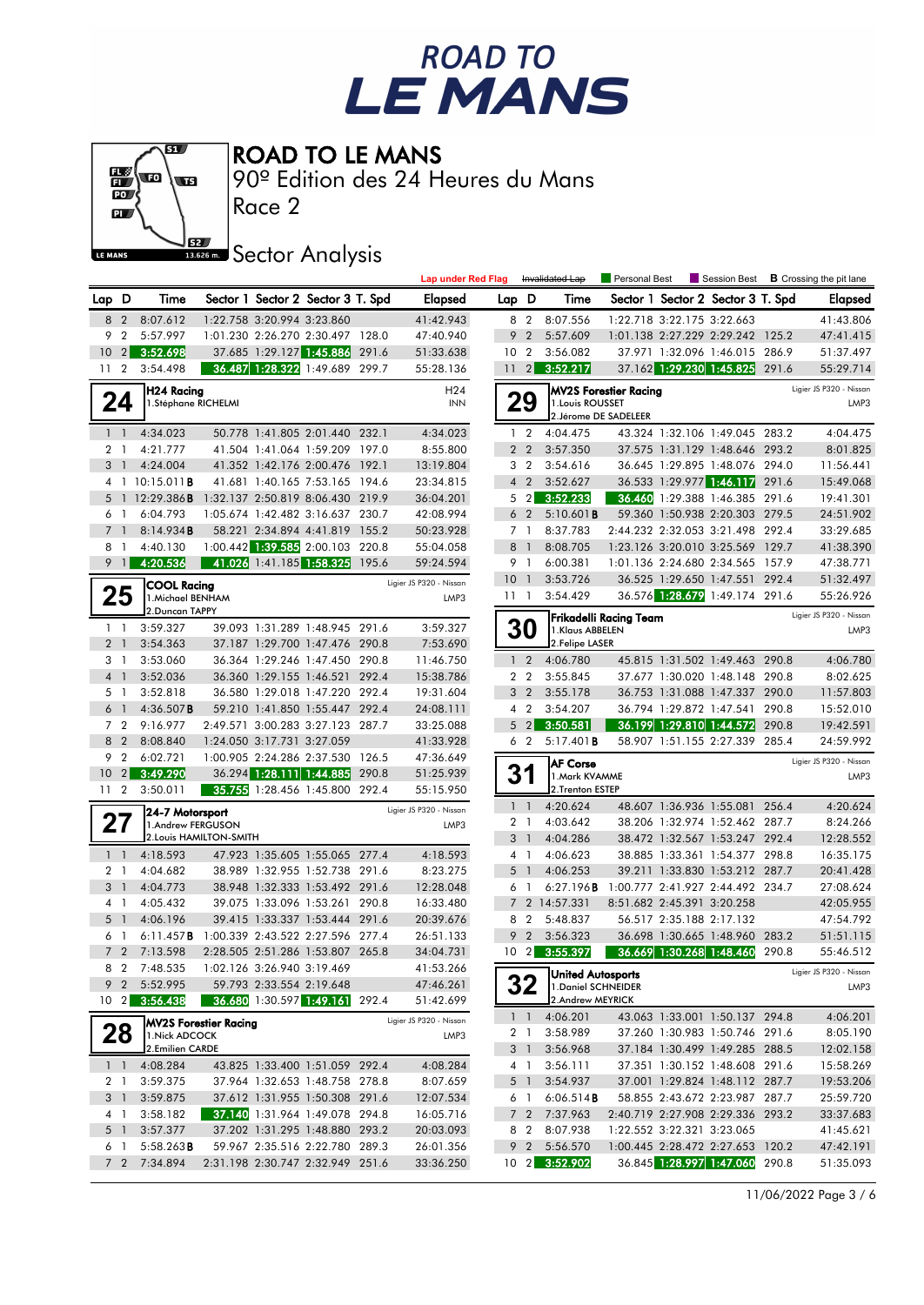



90º Edition des 24 Heures du Mans

Race 2

#### **ISBE Sector Analysis**

|                 |                 |                     |                                  |                            |                                   | <b>Lap under Red Flag</b> |                 |                 | Invalidated Lap       | Personal Best                              |                            | Session Best                      |       | <b>B</b> Crossing the pit lane |
|-----------------|-----------------|---------------------|----------------------------------|----------------------------|-----------------------------------|---------------------------|-----------------|-----------------|-----------------------|--------------------------------------------|----------------------------|-----------------------------------|-------|--------------------------------|
| Lap D           |                 | Time                |                                  |                            | Sector 1 Sector 2 Sector 3 T. Spd | <b>Elapsed</b>            | Lap D           |                 | Time                  |                                            |                            | Sector 1 Sector 2 Sector 3 T. Spd |       | <b>Elapsed</b>                 |
| 11              | $\overline{2}$  | 3:53.113            |                                  |                            | 36.488 1:29.551 1:47.074 294.0    | 55:28.206                 |                 | $1\quad$        | 3:59.747              |                                            |                            | 39.374 1:31.479 1:48.894 289.3    |       | 3:59.747                       |
|                 |                 | <b>Team Virage</b>  |                                  |                            |                                   | Ligier JS P320 - Nissan   |                 | 2 <sub>1</sub>  | 3:54.530              |                                            |                            | 37.134 1:30.423 1:46.973 290.8    |       | 7:54.277                       |
|                 | 33              | 1.Rob HODES         |                                  |                            |                                   | LMP3                      |                 | 3 <sup>1</sup>  | 3:54.413              |                                            |                            | 36.668 1:29.879 1:47.866 292.4    |       | 11:48.690                      |
|                 |                 | 2.lan RODRIGUEZ     |                                  |                            |                                   |                           |                 | 4 1             | 3:53.597              |                                            |                            | 36.620 1:30.136 1:46.841 284.7    |       | 15:42.287                      |
|                 | $1\quad$        | 4:03.772            |                                  |                            | 42.221 1:32.019 1:49.532 289.3    | 4:03.772                  |                 | 5 <sub>1</sub>  | 3:53.190              |                                            |                            | 36.556 1:30.273 1:46.361 290.8    |       | 19:35.477                      |
|                 | 2 <sub>1</sub>  | 3:57.641            |                                  |                            | 37.932 1:31.030 1:48.679 291.6    | 8:01.413                  |                 | 6 1             | 4:38.658B             |                                            |                            | 58.326 1:44.005 1:56.327 287.7    |       | 24:14.135                      |
|                 | 31              | 4:07.816            |                                  |                            | 36.728 1:39.383 1:51.705 290.0    | 12:09.229                 |                 | 7 <sub>2</sub>  | 9:12.611              |                                            |                            | 2:48.699 2:58.653 3:25.259 287.7  |       | 33:26.746                      |
|                 | 4 <sup>1</sup>  | 4:33.145B           |                                  |                            | 36.434 1:54.058 2:02.653 292.4    | 16:42.374                 |                 | 8 2             | 8:08.642              |                                            | 1:23.586 3:17.878 3:27.178 |                                   |       | 41:35.388                      |
|                 |                 | Team WRT            |                                  |                            |                                   | Audi R8 LMS GT3 EVO II    | 9               | $\overline{2}$  | 6:01.941              |                                            |                            | 1:00.638 2:24.976 2:36.327 157.5  |       | 47:37.329                      |
|                 | 34              | 1. Maxime ROBIN     |                                  |                            |                                   | GT <sub>3</sub>           | 10 <sub>2</sub> |                 | 3:56.630B             |                                            |                            | 36.300 1:28.971 1:51.359 286.2    |       | 51:33.959                      |
|                 |                 | 2.Arnold ROBIN      |                                  |                            |                                   |                           |                 | 11 <sub>2</sub> | 4:14.513              |                                            |                            | 1:02.092 1:27.819 1:44.602 292.4  |       | 55:48.472                      |
|                 | $1\quad 2$      | 4:14.729            |                                  |                            | 45.878 1:35.601 1:53.250 273.2    | 4:14.729                  |                 |                 | GMB Motorsport        |                                            |                            |                                   |       | Honda NSX GT3                  |
|                 | 2 <sub>2</sub>  | 4:03.079            |                                  |                            | 38.080 1:32.596 1:52.403 285.4    | 8:17.808                  |                 | 44              | 1. Gustav BIRCH       |                                            |                            |                                   |       | GT <sub>3</sub>                |
|                 | 3 <sub>2</sub>  | 4:04.211            |                                  |                            | 37.857 1:32.250 1:54.104 292.4    | 12:22.019                 |                 |                 | 2. Jens MØLLER        |                                            |                            |                                   |       |                                |
|                 | $4\quad2$       | 4:03.408            |                                  |                            | 37.529 1:35.143 1:50.736 290.0    | 16:25.427                 |                 | $1\quad 2$      | 4:39.157              |                                            |                            | 48.833 1:36.164 2:14.160 287.7    |       | 4:39.157                       |
|                 | 5 <sub>2</sub>  | $4:07.672$ B        |                                  |                            | 37.861 1:32.508 1:57.303 288.5    | 20:33.099                 |                 | 2 <sub>2</sub>  | 4:09.307              |                                            |                            | 39.306 1:34.355 1:55.646 283.2    |       | 8:48.464                       |
|                 | 6 <sub>2</sub>  | 6:41.279B           | 1:19.904 2:40.157 2:41.218 269.1 |                            |                                   | 27:14.378                 |                 | 3 <sub>2</sub>  | 4:03.271              |                                            |                            | 39.395 1:32.912 1:50.964          | 283.2 | 12:51.735                      |
|                 | 7 <sub>1</sub>  | 7:39.548            |                                  |                            | 2:29.129 3:11.003 1:59.416 239.3  | 34:53.926                 |                 | 4 2             | 4:09.388B             |                                            |                            | 37.743 1:33.376 1:58.269          | 284.7 | 17:01.123                      |
| 8               | $\overline{1}$  | 7:03.698            |                                  | 38.298 3:05.158 3:20.242   |                                   | 41:57.624                 |                 |                 | <b>Ebimotors</b>      |                                            |                            |                                   |       | Porsche 911 GT3 R              |
| 9               | $\overline{1}$  | 5:51.251            |                                  | 58.995 2:33.574 2:18.682   |                                   | 47:48.875                 |                 | 46              | 1.Emanuele BUSNELLI   |                                            |                            |                                   |       | GT <sub>3</sub>                |
| 10              | $\overline{1}$  | 3:57.996            |                                  |                            | 37.323 1:31.681 1:48.992 294.8    | 51:46.871                 |                 |                 | 2. Fabio BABINI       |                                            |                            |                                   |       |                                |
| 111             |                 | 3:58.210            |                                  |                            | 37.067 1:30.991 1:50.152 294.0    | 55:45.081                 |                 | $1\quad$        | 4:22.396              |                                            |                            | 49.662 1:37.262 1:55.472 284.7    |       | 4:22.396                       |
|                 |                 | CD Sport            |                                  |                            |                                   | Ligier JS P320 - Nissan   |                 | 2 <sub>1</sub>  | 4:05.667              |                                            |                            | 38.969 1:33.414 1:53.284 286.2    |       | 8:28.063                       |
|                 | 37              | 1. Fabien MICHAL    |                                  |                            |                                   | LMP3                      |                 | $3-1$           | 4:05.471              |                                            |                            | 38.735 1:33.436 1:53.300 286.2    |       | 12:33.534                      |
|                 |                 | 2. Grégory GUILVERT |                                  |                            |                                   |                           |                 | 4 <sup>1</sup>  | 4:05.566              |                                            |                            | 38.604 1:33.565 1:53.397 283.9    |       | 16:39.100                      |
|                 | $1\quad$        | 4:02.452            |                                  |                            | 41.465 1:31.274 1:49.713 290.0    | 4:02.452                  |                 | 5 <sub>1</sub>  | 4:08.905              |                                            |                            | 39.958 1:34.649 1:54.298 283.2    |       | 20:48.005                      |
|                 | 2 <sub>1</sub>  | 3:56.173            |                                  |                            | 38.298 1:30.588 1:47.287 278.8    | 7:58.625                  | 6               | $\overline{1}$  | 6:24.849B             |                                            |                            | 1:00.541 2:44.208 2:40.100 278.8  |       | 27:12.854                      |
| 3               | $\overline{1}$  | 3:54.703            |                                  |                            | 37.017 1:29.620 1:48.066 291.6    | 11:53.328                 |                 | 7 <sub>2</sub>  | 7:40.150              |                                            |                            | 2:29.608 3:10.695 1:59.847 278.8  |       | 34:53.004                      |
|                 | 4 1             | 3:54.078            |                                  |                            | 36.733 1:30.212 1:47.133 290.0    | 15:47.406                 |                 | 8 2             | 7:03.235              |                                            | 38.275 3:04.731 3:20.229   |                                   |       | 41:56.239                      |
| 5               | $\overline{1}$  | 3:52.717            |                                  |                            | 36.535 1:29.252 1:46.930 292.4    | 19:40.123                 | 9               | $\overline{2}$  | 5:51.865              |                                            | 59.010 2:33.135 2:19.720   |                                   |       | 47:48.104                      |
| 6               | $\overline{1}$  | 4:31.021B           |                                  |                            | 59.306 1:36.966 1:54.749 290.8    | 24:11.144                 | 10 <sub>2</sub> |                 | 4:00.078              |                                            |                            | 37.712 1:33.007 1:49.359          | 288.5 | 51:48.182                      |
| $\overline{7}$  | $\overline{2}$  | 9:16.870            |                                  |                            | 2:52.636 2:59.688 3:24.546 287.7  | 33:28.014                 |                 | $11 \quad 2$    | 3:59.676              |                                            |                            | 37.514 1:32.109 1:50.053 286.2    |       | 55:47.858                      |
|                 | 8 2             | 8:08.352            |                                  | 1:22.930 3:18.348 3:27.074 |                                   | 41:36.366                 |                 |                 | <b>Spirit of Race</b> |                                            |                            |                                   |       | Ferrari 488 GT3                |
| 9               | $\overline{2}$  | 6:01.391            |                                  |                            | 1:00.484 2:24.875 2:36.032 183.0  | 47:37.757                 |                 | 52              | 1. Hugo DELACOUR      |                                            |                            |                                   |       | GT <sub>3</sub>                |
| 10 <sub>2</sub> |                 | 3:52.943            |                                  |                            | 36.823 1:29.678 1:46.442 291.6    | 51:30.700                 |                 |                 |                       | 2. Cedric SBIRRAZZUOLI                     |                            |                                   |       |                                |
|                 | $11 \quad 2$    | 3:52.612            |                                  |                            | 36.028 1:29.712 1:46.872 286.9    | 55:23.312                 |                 | $1\quad$        | 4:21.955              |                                            |                            | 49.136 1:37.389 1:55.430 290.0    |       | 4:21.955                       |
|                 |                 | <b>GRAFF Racing</b> |                                  |                            |                                   | Ligier JS P320 - Nissan   |                 | 2 <sub>1</sub>  | 4:05.661              |                                            |                            | 38.554 1:33.618 1:53.489 284.7    |       | 8:27.616                       |
|                 | 40              | 1. Luis SANJUAN     |                                  |                            |                                   | LMP3                      |                 | 3 1             | 4:06.701              |                                            |                            | 38.531 1:33.781 1:54.389 289.3    |       | 12:34.317                      |
|                 |                 | 2. Théo VAUCHER     |                                  |                            |                                   |                           |                 | 4 1             | 4:05.592              |                                            |                            | 38.768 1:33.547 1:53.277 288.5    |       | 16:39.909                      |
|                 | $1\quad1$       | 4:05.428            |                                  |                            | 42.426 1:32.562 1:50.440 281.7    | 4:05.428                  |                 | 5 <sub>1</sub>  | 4:13.100              |                                            |                            | 44.885 1:35.218 1:52.997 283.2    |       | 20:53.009                      |
|                 | 2 <sub>1</sub>  | 3:57.059            |                                  |                            | 37.021 1:31.509 1:48.529 271.8    | 8:02.487                  |                 | 6 1             |                       | 6:23.992B 1:01.217 2:39.399 2:43.376 284.7 |                            |                                   |       | 27:17.001                      |
|                 | 31              | 3:56.402            |                                  |                            | 36.481 1:32.322 1:47.599 290.0    | 11:58.889                 |                 |                 | 7 2 7:38.426          |                                            |                            | 2:32.324 3:09.040 1:57.062 285.4  |       | 34:55.427                      |
|                 | 4 1             | 3:55.523            |                                  |                            | 37.285 1:30.852 1:47.386 293.2    | 15:54.412                 |                 |                 | 8 2 7:04.137          |                                            |                            | 38.751 3:05.246 3:20.140          |       | 41:59.564                      |
|                 | 5 1             | 3:56.152            |                                  |                            | 36.791 1:30.699 1:48.662 292.4    | 19:50.564                 |                 |                 | 9 2 5:51.074          |                                            |                            | 58.432 2:33.730 2:18.912          |       | 47:50.638                      |
|                 | 6 1             | 6:08.200B           |                                  |                            | 58.871 2:45.965 2:23.364 267.8    | 25:58.764                 |                 |                 | 10 2 4:01.899         |                                            |                            | 38.131 1:32.074 1:51.694 286.9    |       | 51:52.537                      |
|                 | 7 2             | 7:33.552            |                                  |                            | 2:30.018 2:11.901 2:51.633 290.0  | 33:32.316                 |                 | $11 \quad 2$    | 4:01.420              |                                            |                            | 37.833 1:32.689 1:50.898 290.8    |       | 55:53.957                      |
|                 | 8 2             | 8:08.910            |                                  | 1:23.919 3:20.662 3:24.329 |                                   | 41:41.226                 |                 |                 | <b>RLR MSport</b>     |                                            |                            |                                   |       | Ligier JS P320 - Nissan        |
|                 | 9 2             | 5:59.285            |                                  |                            | 1:01.154 2:25.863 2:32.268 162.2  | 47:40.511                 |                 | 53              | 1. Nicolas PINO       |                                            |                            |                                   |       | LMP3                           |
|                 | $10 \quad 2$    | 3:52.346            |                                  |                            | 36.379 1:29.872 1:46.095 294.0    | 51:32.857                 |                 |                 | 2. Martin RICH        |                                            |                            |                                   |       |                                |
|                 | 11 <sub>2</sub> | 3:56.995            |                                  |                            | 37.654 1:29.979 1:49.362 293.2    | 55:29.852                 |                 | $1\quad 2$      | 4:19.074              |                                            |                            | 51.643 1:34.455 1:52.976 288.5    |       | 4:19.074                       |
|                 |                 |                     | <b>Racing Spirit of Leman</b>    |                            |                                   | Ligier JS P320 - Nissan   |                 |                 | 2 2 3:58.131          |                                            |                            | 37.783 1:30.966 1:49.382 291.6    |       | 8:17.205                       |
|                 | 43              | 1. Jacques WOLFF    |                                  |                            |                                   | LMP3                      |                 | 3 <sub>2</sub>  | 3:57.818              |                                            |                            | 37.608 1:30.932 1:49.278 276.0    |       | 12:15.023                      |
|                 |                 | 2. Josh SKELTON     |                                  |                            |                                   |                           |                 |                 | 4 2 3:57.569          |                                            |                            | 37.925 1:30.488 1:49.156 292.4    |       | 16:12.592                      |
|                 |                 |                     |                                  |                            |                                   |                           |                 |                 |                       |                                            |                            |                                   |       |                                |

11/06/2022 Page 4 / 6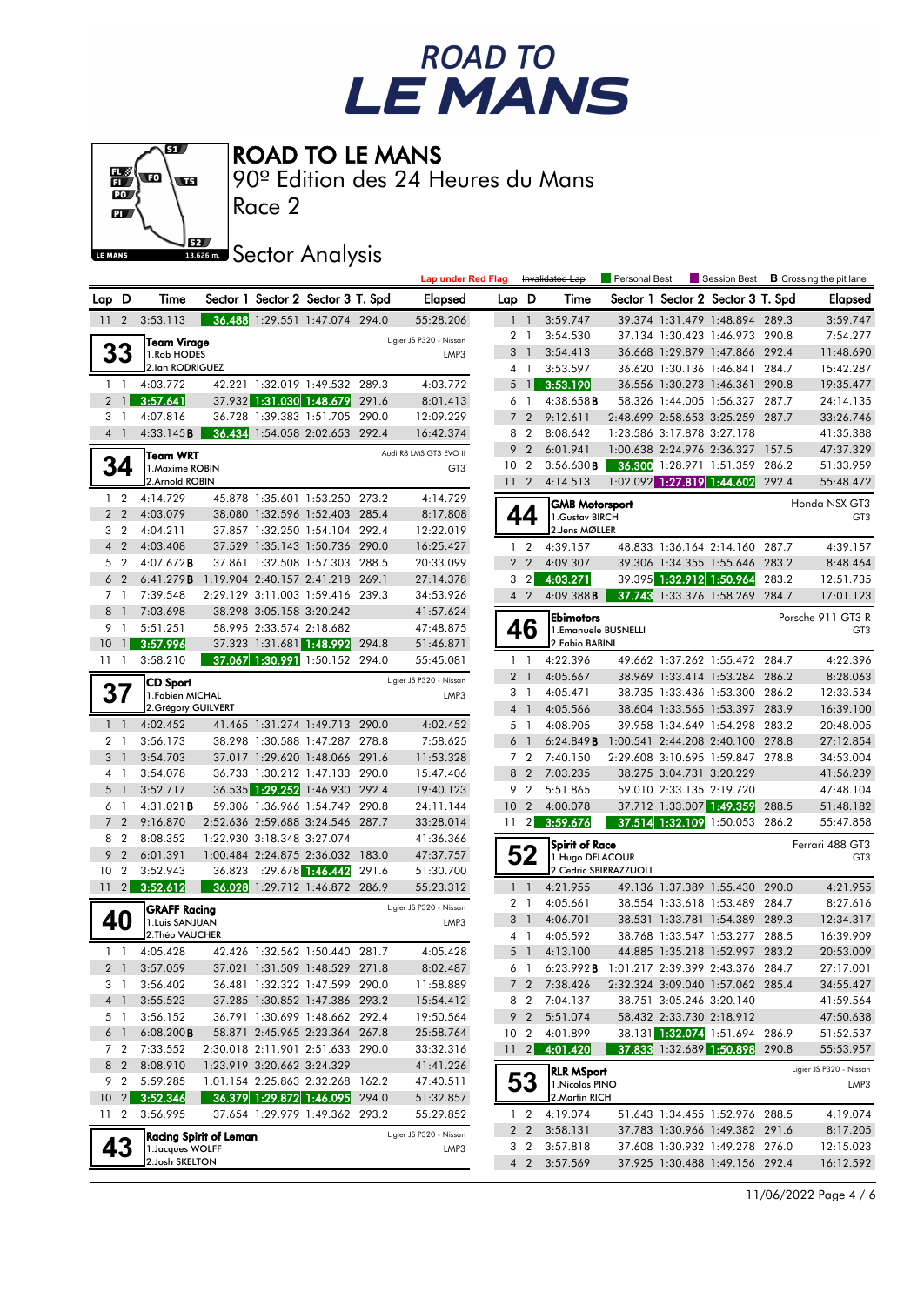



90º Edition des 24 Heures du Mans

Race 2

## **J**<br>Issuem Sector Analysis

|                 |                              |                                            |                                  |                                                      |       | <b>Lap under Red Flag</b> |                 |                | Invalidated Lap                        | Personal Best                    |                            | Session Best                      |       | <b>B</b> Crossing the pit lane |
|-----------------|------------------------------|--------------------------------------------|----------------------------------|------------------------------------------------------|-------|---------------------------|-----------------|----------------|----------------------------------------|----------------------------------|----------------------------|-----------------------------------|-------|--------------------------------|
| Lap D           |                              | Time                                       |                                  | Sector 1 Sector 2 Sector 3 T. Spd                    |       | <b>Elapsed</b>            | Lap D           |                | Time                                   |                                  |                            | Sector 1 Sector 2 Sector 3 T. Spd |       | Elapsed                        |
| 5               | $\overline{2}$               | 3:57.260                                   |                                  | 37.502 1:30.104 1:49.654 291.6                       |       | 20:09.852                 |                 | 2 <sub>1</sub> | 4:06.484                               |                                  |                            | 38.952 1:33.960 1:53.572 291.6    |       | 13:45.284                      |
| 6               | $\overline{2}$               | 6:24.055B                                  |                                  | 59.373 2:45.161 2:39.521 289.3                       |       | 26:33.907                 |                 | 3 1            | 4:03.663                               |                                  |                            | 37.960 1:32.850 1:52.853 290.8    |       | 17:48.947                      |
| 7 1             |                              | 7:23.993                                   |                                  | 2:33.491 2:59.600 1:50.902 237.8                     |       | 33:57.900                 |                 | 4 1            | 4:48.520B                              |                                  |                            | 50.859 1:57.278 2:00.383 286.2    |       | 22:37.467                      |
| 8 <sup>1</sup>  |                              | 7:50.659                                   |                                  | 1:04.818 3:23.591 3:22.250                           |       | 41:48.559                 |                 | 5 <sub>2</sub> | 7:58.254                               |                                  |                            | 2:51.748 2:43.390 2:23.116 267.1  |       | 30:35.721                      |
| $\overline{9}$  | $\overline{1}$               | 5:55.252                                   |                                  | 59.327 2:29.429 2:26.496 136.8                       |       | 47:43.811                 |                 | 6 <sub>2</sub> | 5:10.419                               |                                  |                            | 42.264 2:39.354 1:48.801 265.8    |       | 35:46.140                      |
| 10              | $\mathbf{1}$                 | 3:51.541                                   |                                  | 36.365 1:29.761 1:45.415 292.4                       |       | 51:35.352                 |                 | 7 <sub>2</sub> | 6:21.051                               |                                  |                            | 36.116 2:25.172 3:19.763 247.6    |       | 42:07.191                      |
| 1111            |                              | 3:59.160                                   |                                  | 44.423 1:28.170 1:46.567 290.8                       |       | 55:34.512                 |                 | 8 2            | 5:48.114                               |                                  |                            | 58.046 2:34.033 2:16.035 135.1    |       | 47:55.305                      |
|                 |                              |                                            | <b>Inter Europol Competition</b> |                                                      |       | Ligier JS P320 - Nissan   |                 | 9 2            | 3:56.619                               |                                  |                            | 38.530 1:30.504 1:47.585 290.8    |       | 51:51.924                      |
|                 | 54                           | 1.Don YOUNT                                |                                  |                                                      |       | LMP3                      |                 |                | 10 2 3:53.507                          |                                  |                            | 36.160 1:29.504 1:47.843 293.2    |       | 55:45.431                      |
|                 |                              | 2. Noam ABRAMCZYK                          |                                  |                                                      |       |                           |                 |                | <b>AF Corse</b>                        |                                  |                            |                                   |       | Ferrari 488 GT3                |
| $1\quad$        |                              | 4:26.251                                   |                                  | 54.024 1:35.954 1:56.273 290.0                       |       | 4:26.251                  |                 | 61             | 1.Gino FORGIONE                        |                                  |                            |                                   |       | GT <sub>3</sub>                |
| 2 <sub>1</sub>  |                              | 4:06.457                                   |                                  | 39.247 1:33.689 1:53.521 286.2                       |       | 8:32.708                  |                 |                |                                        | 2.Andrea MONTERMINI              |                            |                                   |       |                                |
| 3               | $\overline{1}$               | 4:05.240                                   |                                  | 38.982 1:32.819 1:53.439 292.4                       |       | 12:37.948                 |                 | $1\quad$       | 4:24.223                               | 51.457                           |                            |                                   | 271.8 | 4:24.223                       |
| 4 1             |                              | 4:03.819                                   |                                  | 38.113 1:33.263 1:52.443 265.1                       |       | 16:41.767                 |                 | 2 <sub>1</sub> | 4:09.574                               |                                  |                            | 39.589 1:34.830 1:55.155 280.3    |       | 8:33.797                       |
| 5 <sub>1</sub>  |                              | 4:05.099                                   |                                  | 39.020 1:33.517 1:52.562 291.6                       |       | 20:46.866                 |                 | 3 1            | 4:08.481                               |                                  |                            | 39.147 1:35.758 1:53.576 283.2    |       | 12:42.278                      |
| 6               | $\overline{1}$               | 6:26.673B 1:00.734 2:44.637 2:41.302 246.4 |                                  |                                                      |       | 27:13.539                 |                 | $4 \mid$       | 4:06.990                               |                                  |                            | 38.610 1:33.898 1:54.482 284.7    |       | 16:49.268                      |
| 7 <sub>2</sub>  |                              | 7:39.713                                   |                                  | 2:29.392 3:10.742 1:59.579 258.2                     |       | 34:53.252                 |                 |                | Rinaldi Racing                         |                                  |                            |                                   |       | Duqueine M30 - D08 - Nissan    |
| 8 2<br>9        | $\overline{2}$               | 7:03.639                                   |                                  | 38.303 3:05.036 3:20.300<br>59.039 2:33.472 2:18.975 |       | 41:56.891                 |                 | 66             | 1. Steve PARROW<br>2. Daniel KEILWITZ  |                                  |                            |                                   |       | LMP3                           |
| 10 <sub>2</sub> |                              | 5:51.486<br>3:54.630                       |                                  | 36.687 1:29.521 1:48.422 290.8                       |       | 47:48.377<br>51:43.007    |                 | $1\quad 2$     | 4:07.181                               |                                  |                            | 44.216 1:32.476 1:50.489 291.6    |       | 4:07.181                       |
| 11              | $\left  \frac{2}{2} \right $ | 3:52.550                                   |                                  | 37.252 1:30.193 1:45.105                             | 293.2 | 55:35.557                 |                 | 2 <sub>2</sub> | 8:58.203B                              |                                  |                            | 38.193 2:26.720 5:53.290 164.2    |       | 13:05.384                      |
|                 |                              |                                            |                                  |                                                      |       |                           |                 | 3 <sub>2</sub> | 5:21.522                               |                                  |                            | 1:59.696 1:33.005 1:48.821        | 285.4 | 18:26.906                      |
|                 |                              | <b>GMB Motorsport</b>                      |                                  |                                                      |       | Honda NSX GT3             |                 | $4\quad2$      | 4:23.148B                              |                                  |                            | 51.664 1:39.473 1:52.011 285.4    |       | 22:50.054                      |
| 55              |                              | 1. Kasper H. JENSEN<br>2.Kristian POULSEN  |                                  |                                                      |       | GT <sub>3</sub>           |                 | 5 <sub>2</sub> | $6:16.585$ <b>B</b>                    | 1:19.619 2:47.711 2:09.255 284.7 |                            |                                   |       | 29:06.639                      |
| $1\quad 2$      |                              | 4:20.884                                   |                                  | 49.341 1:36.549 1:54.994 285.4                       |       | 4:20.884                  |                 | 6 <sup>1</sup> | 6:11.622                               |                                  |                            | 2:34.422 1:39.435 1:57.765 287.7  |       | 35:18.261                      |
| 2 <sub>2</sub>  |                              | 4:04.600                                   |                                  | 38.368 1:34.161 1:52.071 285.4                       |       | 8:25.484                  |                 | 7 <sub>1</sub> | 6:46.882                               |                                  | 40.992 2:45.253 3:20.637   |                                   |       | 42:05.143                      |
| 3 <sub>2</sub>  |                              | 4:04.376                                   |                                  | 38.011 1:33.519 1:52.846 288.5                       |       | 12:29.860                 |                 | 8 <sup>1</sup> | 5:49.554                               |                                  | 56.566 2:35.396 2:17.592   |                                   |       | 47:54.697                      |
| $\overline{4}$  | $\overline{2}$               | 4:05.785                                   |                                  | 38.351 1:33.937 1:53.497 290.8                       |       | 16:35.645                 | 9               | $\overline{1}$ | 4:06.684                               |                                  |                            | 39.851 1:34.645 1:52.188 291.6    |       | 52:01.381                      |
| 5 <sub>2</sub>  |                              | 4:06.636                                   |                                  | 39.655 1:34.508 1:52.473 286.2                       |       | 20:42.281                 | 10 <sup>°</sup> | $\overline{1}$ | 4:02.801                               |                                  |                            | 38.116 1:32.899 1:51.786 290.8    |       | 56:04.182                      |
| 6               | $\overline{2}$               | 6:29.376B                                  |                                  | 1:01.283 2:44.193 2:43.900 279.5                     |       | 27:11.657                 |                 |                |                                        |                                  |                            |                                   |       | Ligier JS P320 - Nissan        |
| 7 <sub>1</sub>  |                              | 7:40.533                                   |                                  | 2:29.882 3:10.196 2:00.455 281.0                     |       | 34:52.190                 |                 | 69             | <b>COOL Racing</b><br>1. Maurice SMITH |                                  |                            |                                   |       | LMP3                           |
| 8               | $\overline{1}$               | 7:03.160                                   |                                  | 38.673 3:04.416 3:20.071                             |       | 41:55.350                 |                 |                | 2. Malthe JAKOBSEN                     |                                  |                            |                                   |       |                                |
| 9 1             |                              | 5:52.134                                   |                                  | 59.129 2:33.337 2:19.668                             |       | 47:47.484                 |                 | $1\quad$       | 4:06.617                               |                                  |                            | 43.597 1:32.735 1:50.285 290.8    |       | 4:06.617                       |
| 10 <sup>°</sup> | $\overline{1}$               | 3:58.398                                   |                                  | 37.296 1:31.936 1:49.166 290.8                       |       | 51:45.882                 |                 | 2 <sub>1</sub> | 3:59.228                               |                                  |                            | 38.327 1:30.912 1:49.989 291.6    |       | 8:05.845                       |
| 11              | $\overline{1}$               | 3:58.538                                   |                                  | 37.260 1:31.807 1:49.471 290.8                       |       | 55:44.420                 |                 | 3 1            | 3:57.362                               |                                  |                            | 37.323 1:30.748 1:49.291 291.6    |       | 12:03.207                      |
|                 |                              | <b>Ebimotors</b>                           |                                  |                                                      |       | Porsche 911 GT3 R         |                 | 4 <sup>1</sup> | 3:55.520                               |                                  |                            | 36.962 1:30.296 1:48.262 291.6    |       | 15:58.727                      |
|                 | 56                           | 1. Paolo VENEROSI                          |                                  |                                                      |       | GT <sub>3</sub>           |                 | 5 <sub>1</sub> | 3:57.293                               |                                  |                            | 37.057 1:29.933 1:50.303 291.6    |       | 19:56.020                      |
|                 |                              | 2. Max BUSNELLI                            |                                  |                                                      |       |                           |                 | 6 <sup>1</sup> | $6:00.660$ <b>B</b>                    |                                  |                            | 59.117 2:39.950 2:21.593 290.8    |       | 25:56.680                      |
| $1\quad1$       |                              | 4:29.349                                   |                                  | 55.601 1:35.456 1:58.292 284.7                       |       | 4:29.349                  |                 | 7 2            | 7:36.517                               |                                  |                            | 2:32.802 2:12.122 2:51.593 267.8  |       | 33:33.197                      |
| 2 <sub>1</sub>  |                              | 4:09.342                                   |                                  | 39.606 1:35.096 1:54.640 284.7                       |       | 8:38.691                  |                 | 8 2            | 8:08.579                               |                                  | 1:23.787 3:20.795 3:23.997 |                                   |       | 41:41.776                      |
|                 | 3 1                          | 4:07.188                                   |                                  | 38.893 1:34.194 1:54.101 286.2                       |       | 12:45.879                 |                 | 9 2            | 5:58.859                               |                                  |                            | 1:01.126 2:26.575 2:31.158 138.2  |       | 47:40.635                      |
|                 |                              | 4 1 4:09.364                               |                                  | 39.391 1:35.152 1:54.821 286.2                       |       | 16:55.243                 |                 |                | 10 2 3:50.675                          |                                  |                            | 36.693 1:28.001 1:45.981 290.8    |       | 51:31.310                      |
|                 |                              | 5 1 4:11.160                               |                                  | 39.771 1:36.301 1:55.088 283.9                       |       | 21:06.403                 |                 |                | 11 2 3:46.938                          |                                  |                            | 35.799 1:27.907 1:43.232 292.4    |       | 55:18.248                      |
|                 | 6 1                          | 6:16.589B                                  |                                  | 1:00.497 2:50.578 2:25.514 265.8                     |       | 27:22.992                 |                 |                | <b>Team Virage</b>                     |                                  |                            |                                   |       | Ligier JS P320 - Nissan        |
|                 | 7 <sub>2</sub>               | 7:33.584                                   |                                  | 2:34.495 3:02.231 1:56.858 282.5                     |       | 34:56.576                 |                 | 72             | 1. Alexandre YVON                      |                                  |                            |                                   |       | LMP3                           |
| 8 2             |                              | 7:05.090                                   |                                  | 39.141 3:05.424 3:20.525                             |       | 42:01.666                 |                 |                | 2. Mathis POULET                       |                                  |                            |                                   |       |                                |
|                 | 9 2                          | 5:49.680                                   |                                  | 57.558 2:34.042 2:18.080                             |       | 47:51.346                 |                 | $1\quad1$      | 4:09.606                               |                                  |                            | 45.213 1:33.571 1:50.822 286.9    |       | 4:09.606                       |
| 10 <sub>2</sub> |                              | 4:02.160                                   |                                  | 38.584 1:33.162 1:50.414 283.9                       |       | 51:53.506                 |                 | 2 1            | 4:00.832                               |                                  |                            | 38.051 1:31.960 1:50.821 288.5    |       | 8:10.438                       |
| $11 \quad 2$    |                              | 4:00.030                                   |                                  | 37.566 1:31.834 1:50.630 288.5                       |       | 55:53.536                 |                 | 3 <sup>1</sup> | 3:59.606                               |                                  |                            | 37.500 1:31.046 1:51.060 291.6    |       | 12:10.044                      |
|                 |                              | <b>GRAFF Racing</b>                        |                                  |                                                      |       | Ligier JS P320 - Nissan   |                 | 4 1            | 3:58.065                               |                                  |                            | 37.012 1:31.486 1:49.567 290.0    |       | 16:08.109                      |
| 57              |                              | 1.Stephan RUPP                             |                                  |                                                      |       | LMP3                      |                 | 5 <sub>1</sub> | 3:57.707                               |                                  |                            | 36.963 1:30.915 1:49.829 290.8    |       | 20:05.816                      |
|                 |                              | 2. Ryan HARPER-ELLAM                       |                                  |                                                      |       |                           |                 | 6 1            | 6:27.229B                              |                                  |                            | 59.608 2:42.976 2:44.645 278.8    |       | 26:33.045                      |
| $1\quad1$       |                              | 9:38.800                                   |                                  | 50.151 6:46.081 2:02.568 235.7                       |       | 9:38.800                  |                 |                | 7 2 7:09.147                           |                                  |                            | 2:31.691 2:39.241 1:58.215 232.1  |       | 33:42.192                      |

11/06/2022 Page 5 / 6